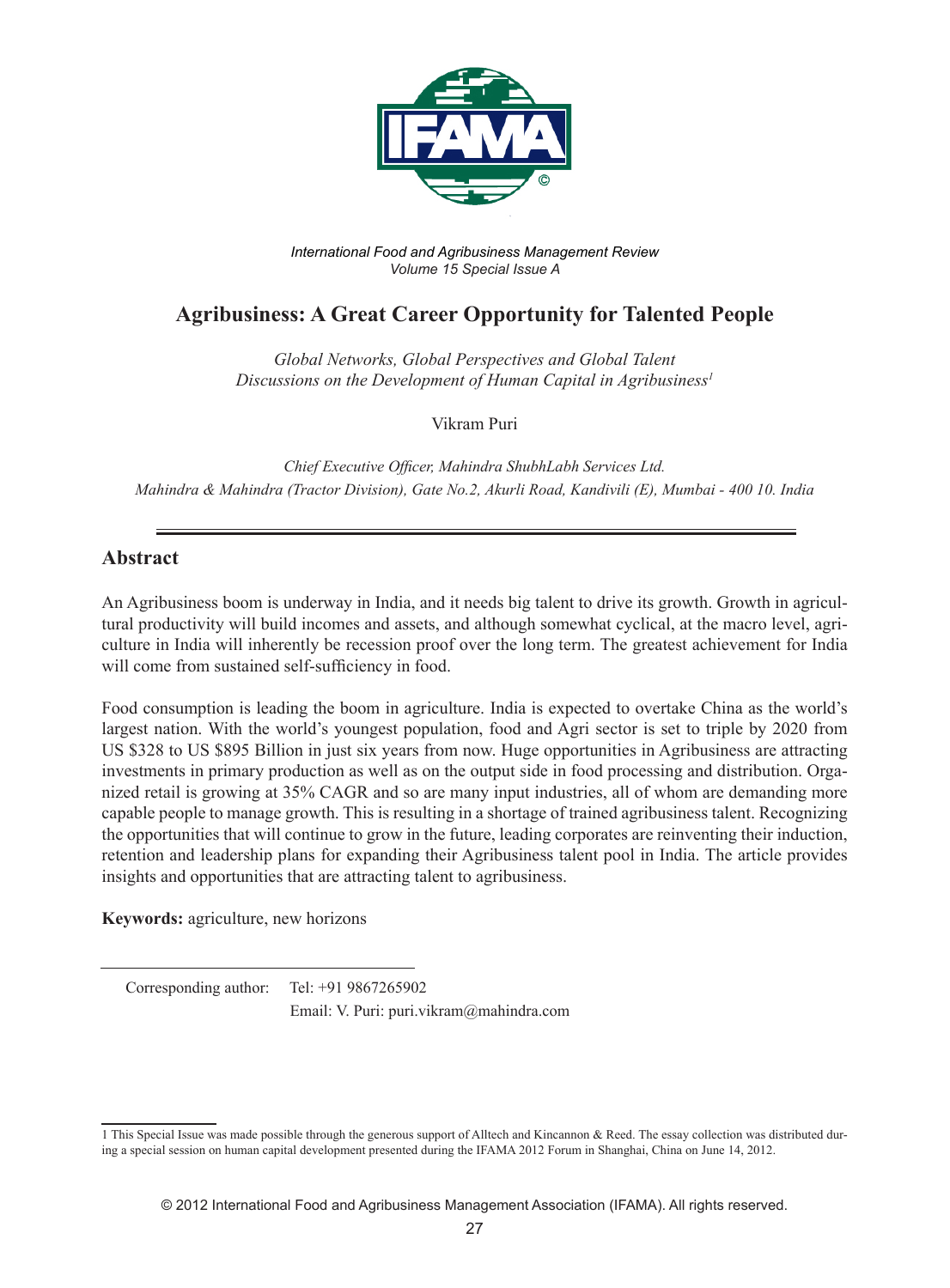## **Introduction**

Talent follows opportunity and opportunity has different connotations to different people. At a young age, career decisions are often driven by one's interest and passion. Others look for organizations where they can learn and grow, whereas a few just see a long road ahead that does not seem to have a destination! Whatever career choices are made, are usually determined by education, the environment and one's values, beliefs and aspirations.

When I completed my M.Sc. in Agriculture in 1982, the prime objectives that drove career choice in India was job security and social status. The first choice, therefore, was a Government job – preferably via competitive examinations of the Union Public Services Commission. Thereafter came the Public Sector Banks where job security was a given. Private sector (except MNC's) was least preferred as their salaries were low; jobs had an element of insecurity about them and insignificant social status. Multinationals were preferred as they paid well and also had strong HR practices. Input industries were at the bottom of the heap for obvious reasons. There were hardly any multinationals outside of the agro chemicals sector, and other input industries were usually local companies that lacked stability with the exception of the Fertilizer and the Farm mechanization sector.

Training, talent retention, coaching, mentoring and other HR initiatives to nurture, train and develop human capital were not the norm of the day.

# **Policy Influencers in Agriculture**

Back in the 60's and 70's, agriculture in India was a "way of life" for a myriad number of farmers. Technology in agriculture was primitive, and agrarian India was poor with low productivity and widespread unemployment. The focus of the Government was on food security, and hence, over time, a lot of business grew out of Government's initiatives on self-sufficiency in cereal based grain production (i.e., Wheat and Rice) and the PDS system which delivered subsidized food grain to the rural and urban poor. The PDS program has since emerged as the largest intervention of its kind in the world and now sits on upwards of 54 million tons of food grain stocks with another procurement season of at least 25 million MT food grains in 2012, to support the underprivileged in India.

#### *Food Security in India*

India has a huge problem with food security. With 1.2 billon people expected to expand to 1.85 billion by 2050, the migration of rural India to the cities is urbanizing an additional 1.8 million hectares of agricultural land every year. Despite growing labor shortages, dismally low agricultural productivity arising from small sized Indian farms that limit mechanization efficiencies; the Indian economic juggernaut still somehow continues to grow and baffle with its impressive 7% year on year GDP growth. Hence, rising per capita incomes and growing domestic consumerism define the changes that are driving the Indian economy today.

#### *Winds of Change*

India is a young country with a median age of 26 years, which is also pushing the envelope in changing dietary habits from cereals to proteins, processed foods and beverages. Over the last seven to eight years, this phenomenon is influencing change in policy to modernize and diversify agriculture relatively rapidly, and we are already beginning to see positive action with forward looking policies such as partial decontrol of fertilizer, progressive removal of agri marketing bottlenecks, relaxations in the Essential Commodities Act, introduction of forward trading in agri commodities, enhancement of agriculture credit and a frenzied thrust on micro irrigation, watershed management, horticultural development, food processing and agri infrastructure.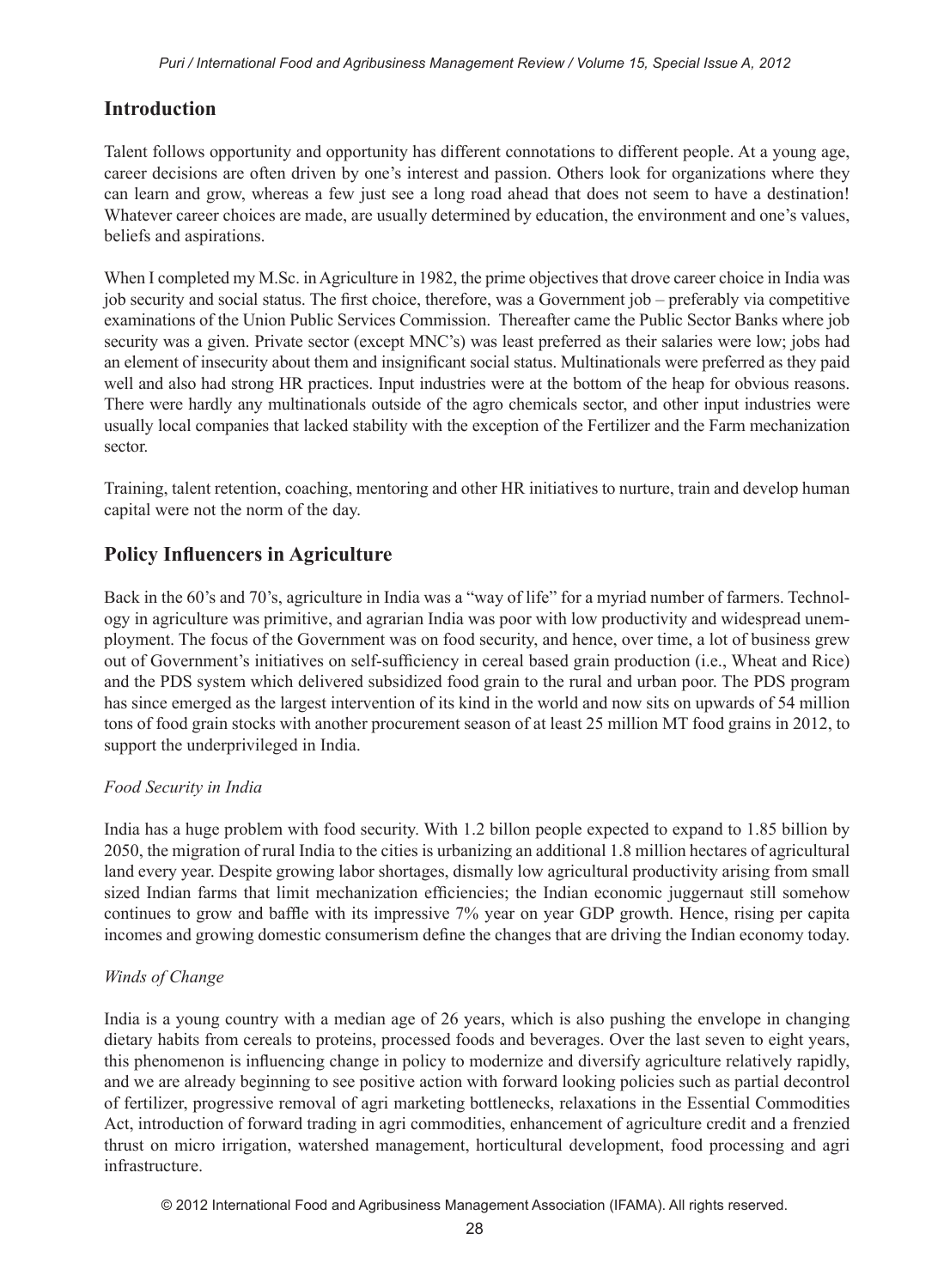To give a perspective of this growth, Organized Retail and Modern Trade is presently growing at 35-40% CAGR. It is further estimated that the Food and Agri Sector is set to triple in the next six years from the US\$ 328 billion today to \$895 billion. This will be led by consumption arising out of income growth, expanding urbanization and a new breed of consumers, which, by 2020, expect to comprise 75% of the country's population (then at about at 1.45 billion people) with 60% of primary wage earners seeking a branded shopping experience.

#### *New Opportunities in Agribusiness*

This growth will invariably cause major structural shifts in the management of agribusiness enterprises and also will throw up a million opportunities beginning with the agglomeration of land, most likely via lease arrangements with the intent of improving production efficiencies – resulting in expansion of the farm mechanization business, micro irrigation, reorganization of supply chains, investments in food processing, cold chains and agri infrastructure, to name a few. Appropriate change in government policy is already headed in that direction, and one can be sure that more such supportive policies will follow. The corporate sector in India has begun to experience and respond to changes, and one now finds a growing number of interesting career opportunities in agriculture as corporates drive the talent acquisition and retention component. There are a growing number of new companies in the Billion Dollar plus club in the area of processed foods, beverages, nutrition and the plantation sector. Inputs and farm mechanization have several such companies. Mergers and acquisitions, IB and PE activities have emerged, signaling interest in this sector and appetite for investment. In the last ten years, PE has invested \$8 billion into Agriculture and the sector is poised to see a further \$50 billion invested by 2020. So perhaps a career in this domain deserves closer attention, particularly since compensation too has been expanding apace and for individuals with the right skill sets, is now at levels that deserve closer attention.

#### *Capability and Skills Required*

While there is no doubt that with growing incomes, consumption will drive massive growth, particularly when a nation the size of India is on the move. The point is: where are the people with the requisite skills, knowledge and capability that are required in driving this growth? Opportunities will exist at each step of the value chain. So what are the resourcing issues that businesses and institutions will face in the management of growth described above?

#### *Complex Business Environment*

As mentioned earlier, so far, agriculture was generally seen as a livelihood. People with competence in technology or the capability to deal with a range of issues across the value chain was limited. Agriculture is an industry that has its own and unique uncertainties, making it an area with high complexity. Various dynamic variables influence agriculture outcomes. Vagaries of weather, incidence of diseases and pests, price movements, shortages, oversupply impact due to changing global trade flows, interest and oil rates and perhaps just about anything can impact supply.

Each product value chain has its own dynamics and nuances, It is therefore necessary that food and agri professionals learn to handle uncertainty effectively and that they factor these issues into their planning and execution to allow them the flexibility to deal with such surprises and non-visible risks.

Today's talent places big value to emotional well-being. Loyalty and commitment to organizations is on the decline and work/life balance is emerging as a prime concern.